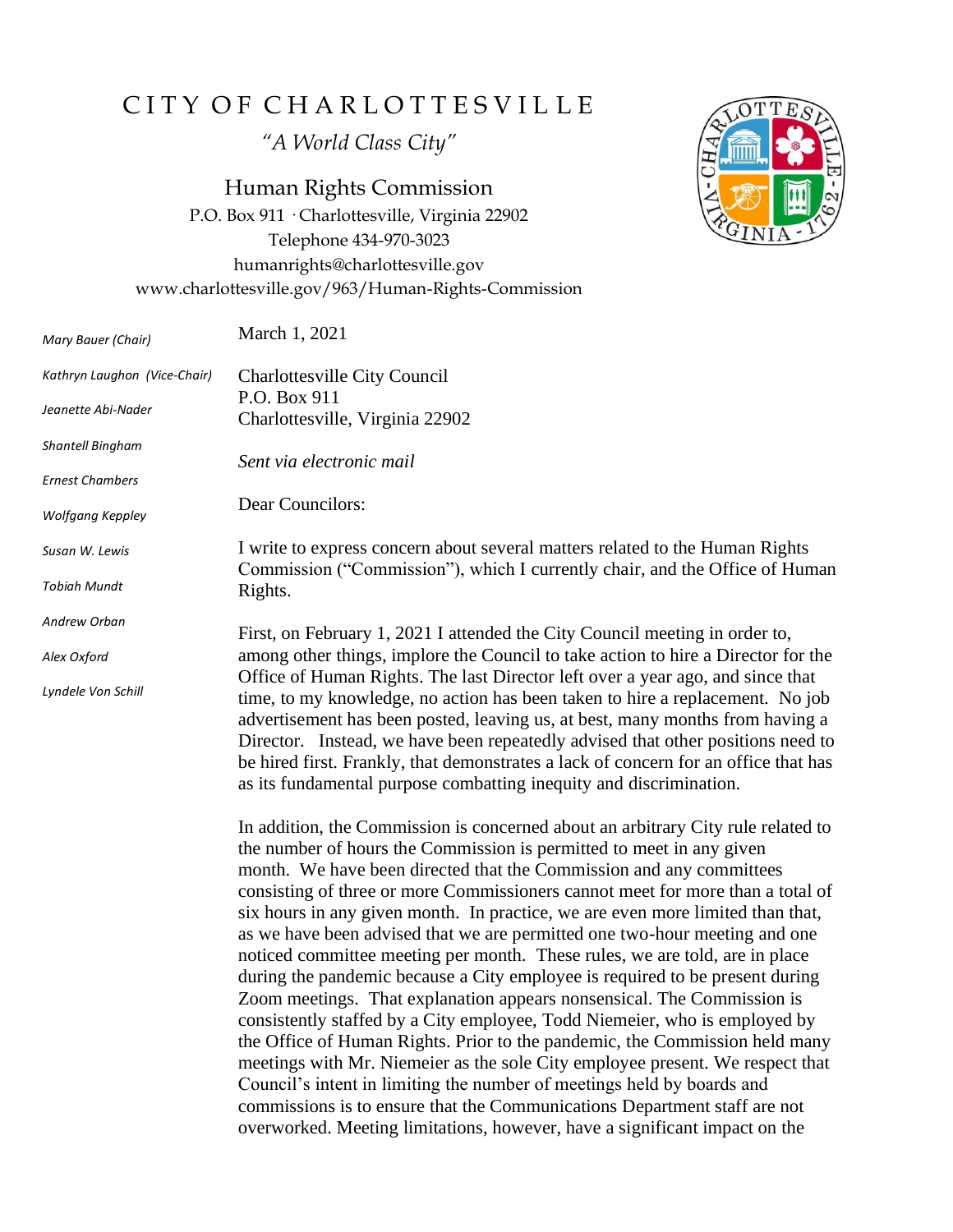Commission's ability to get work done. We recognize the substantial work that Communications staff do to ensure that all boards and commissions meet state law requirements for public notice, public engagement, and public access. We request that the Commission, with the support of Office staff, be trained and permitted to run meetings independently, thereby allowing for more frequent sub-committee meetings.

The failure to take action to hire a Director, coupled with the limitations on Commission meeting times, are all the more absurd when recently added amendments to the City's Human Rights Ordinance are considered. Those amendments impose substantial new requirements upon the Commission, but they do that without providing any resources to accomplish those requirements.

Additionally, we have concerns about the process by which those amendments were adopted, a process that raises serious concerns about transparency and equity. As you likely know, the Commission worked over the course of many months to propose revisions to the ordinance and submitted those proposed changes in January for its first consideration by Council on January 19. The matter was added to the consent agenda for the February 1 meeting. However, just a few days prior to that meeting, a City resident made suggestions for additional revisions. Despite the fact that you were told that the Commission anticipated requesting additional revisions in the relatively near future (revisions that would be necessary in order to enter into a FHAP agreement with the federal Office of Housing and Urban Development) the Council took action to add these last-minute revisions without any opportunity for the Commission to officially react and take action in response. This gives the impression to the Commission - a body appointed by Council to represent the diversity of the city - that one person's voice has more weight than the work done by the Commission over months. On January 31, literally the day before the City Council was set to vote about revisions to the ordinance, I was provided a new version of the ordinance with a number of substantial changes. Later, I discovered that the version I was provided on that Sunday was not even the exact version adopted by Council.

In the end, we were left with two options, neither of which was acceptable: we could demand more time to consider these new revisions or we could ask for passage of the ordinance with revisions we did not have adequate time to consider. This put the Commission and the Office of Human Rights' staff in an impossible position, since we were aware that several individuals had filed complaints that could not move forward without the amendments proposed by the Commission. Our choice, then, was to prioritize these individual victims of alleged discrimination by urging passage of the ordinance. However, the Commission feels called to point out that the process adopting the ordinance was concerning, in that the exact proposed revisions were not made available to the Commission or the public prior to its debate by Council. As I mentioned, I received a version of the amendments on the Sunday prior to the vote, and I shared it with the Commissioners. However, because of rules regarding required notice of meetings, we did not have time to convene and take action to consider the new changes.

Several of the changes raise concerns for the Commission. They either propose changes the Commission considered and rejected or they propose new language whose purpose and meaning is unclear to us. Of course, it is City Council's job to consider and enact ordinances, and we understand that you have the authority to override the Commission. Nonetheless, the process for adopting these revisions was secretive and fundamentally disrespectful of the work of the Commission. It also appears that the Council was interested in imposing significant new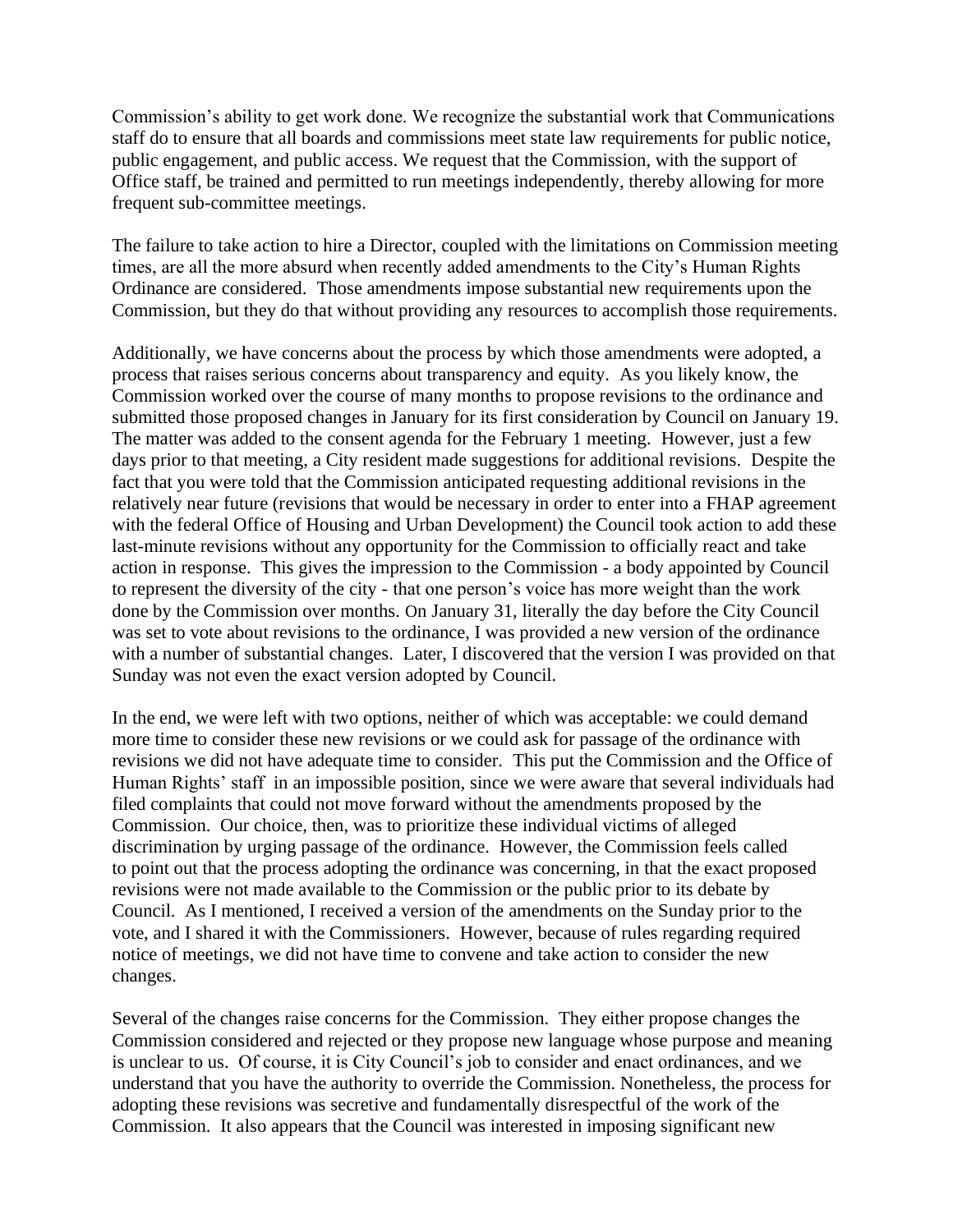requirements of the Commission without affording any resources to get that work done. Specifically:

- The Council added a change to the ordinance to shrink the Commission to nine members. While there may be an argument to decrease the size of the Commission over time, this change did not think through how those changes might be made in a way that preserved the workflow or the diversity of the current Commission. You may know that Commissioners have worked hard to recruit members to reflect diversity of many kinds on the Commission—in terms of protected classes, skillsets and experiences. The quick adoption of a numerical change to the Commission did not take time to consider how to preserve that kind of vital diversity in its membership. The new ordinance also imposes requirements that two individuals have a particular background or experience. Why that provision was necessary is unclear to me, as it is apparent that the Commission already has more than two members who satisfy these requirements. It also potentially sets an expectation that this number is a target, rather than a baseline, for future Commissions.
- The ordinance added the following language at the last minute: "The City Council shall establish policies and procedures for the performance by the Commission of the roles, duties and responsibilities set forth within this article…." Frankly, members of the Commission have no idea what this is intended to accomplish. I welcome your counsel as to its intended purpose. It is difficult to take a hard position on this language because its meaning is utterly unclear to us.
- The ordinance added a requirement that the Commission shall make quarterly reports to Council. While I have no objection to doing this, and would welcome greater interest by Council in the work of the Commission, it appears that Council is imposing work requirements on the Commission without affording any resources to get it done. Again, this added provision highlights the need for the City to promptly hire a Director of the Office of Human Rights—a position that, I might add, is mandated by City law in the Human Rights Ordinance itself.
- The ordinance added the following provision: "On or after July 1, 2021, the Commission will conduct at least one such research project or review every two years." This provision again raises concerns about the process that resulted in its adoption. This language was different from versions of the bill shared with Commissioners before February 1. Again, this provision imposes new obligations on the Commission without affording any resources. And it imposes obligations to take on certain kinds of work, i.e. a research project, rather than other kinds of important work the Commission might believe to be more urgent, such as advocacy to bring about particular change.

While I appreciate that the City Council appears to be interested in the work of the Commission and seems to want the Commission to be bold and ambitious in its work, this process has not been undertaken in a way to successfully achieve that goal. The non-transparent process, coupled with unclear mandates to take on work without resources, is just not the way to inspire—or even mandate—great work. Instead, I welcome Councilors to attend Commission meetings (and I thank Vice Mayor Sena Magill for her attendance at many of our meetings) to enter into a real conversation about the equity work that needs to happen. The Commission is eager and willing to embrace ambitious goals and do the hard work of fighting for equity. We would be far better positioned to do that if the Council engages in dialogue about that work and offers real resources to get that work done.